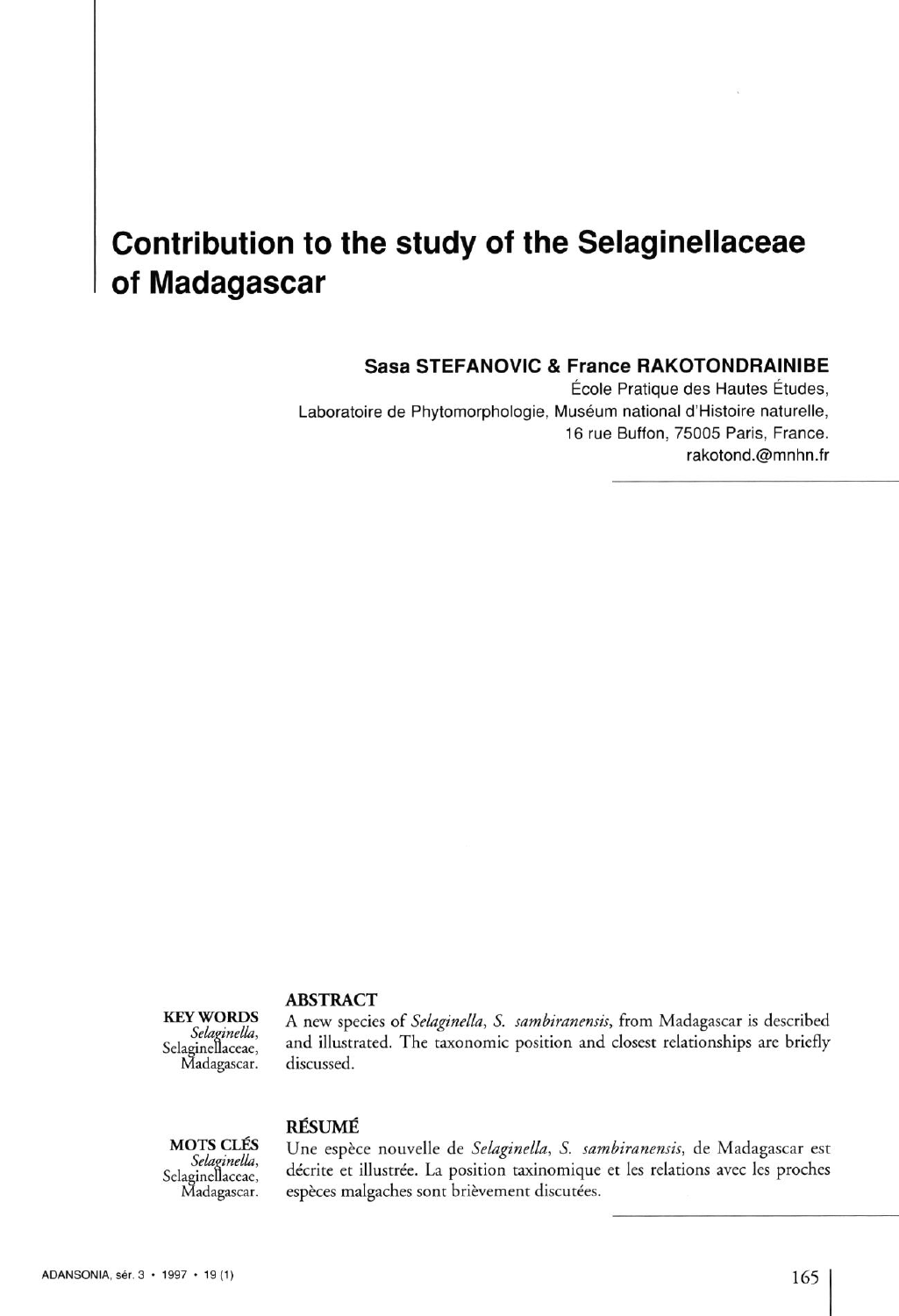About 700 species have been attributed to the monogeneric family Selaginellaceae. They are widely distributed throughout the world, but the vast majority occur in tropical and subtropical areas. The last complete account of the family in Madagascar and Comoros made by ALSTON (1932) listed 13 species of *Selaginella* occurring in that area. Five additional Malagasy taxa were established, one by TRYON (1955), one by RAUH & HAGEMANN (1991) and three by STEFANOVIC & RAKOTONDRAINIBE (1996). During revision of this family for the Flore de Madagascar et des Comores, necessitaded by the increase in available collections from the last 40 years (specimens have been studied from P, BM), a distinct species was discovered and is described to make the name available for the Flora treatment.

Following the most recent classification of the genus Selaginella (JERMY 1986), the new species,

S. sambiranensis, belongs to the subgenus *Heterostachys* Baker.

The descriptive terms referring to shape, surface and structure of spores follow terminology used by TRYON & LUGARDON (1991).

## **Selaginella sambiranensis** Stefanovic & Rakotondrainibe, **sp . nov.**

*Species haec, inter species subgeneris* Heterostachys Baker, *habitu adS.* hildebrandtii A. Braun ex Hieron. *similis, sed apicibus foliorum mediorum acutis (non acuminatis) ab ea differt.* 

**TYPE.—***Perrier de la Bâthie 8291 bis,* Madagascar, vallée du Marofototra, base du Mt. Bekolosy, massif du Manongarivo, Sambirano, Mar. 1909 (holo-, P; iso-, BM).



Fig. **1.—***Selaginella sambiranensis* Stefanovic & Rakotondrainibe: **A,** habit; **B,** enlarged dorsal view showing acute median leaves and denticulate lateral leaves; **C,** strobilus. *(Perrier de la Bàthie 8291 bis).* Drawn by J.-F. **D**EJOUANET.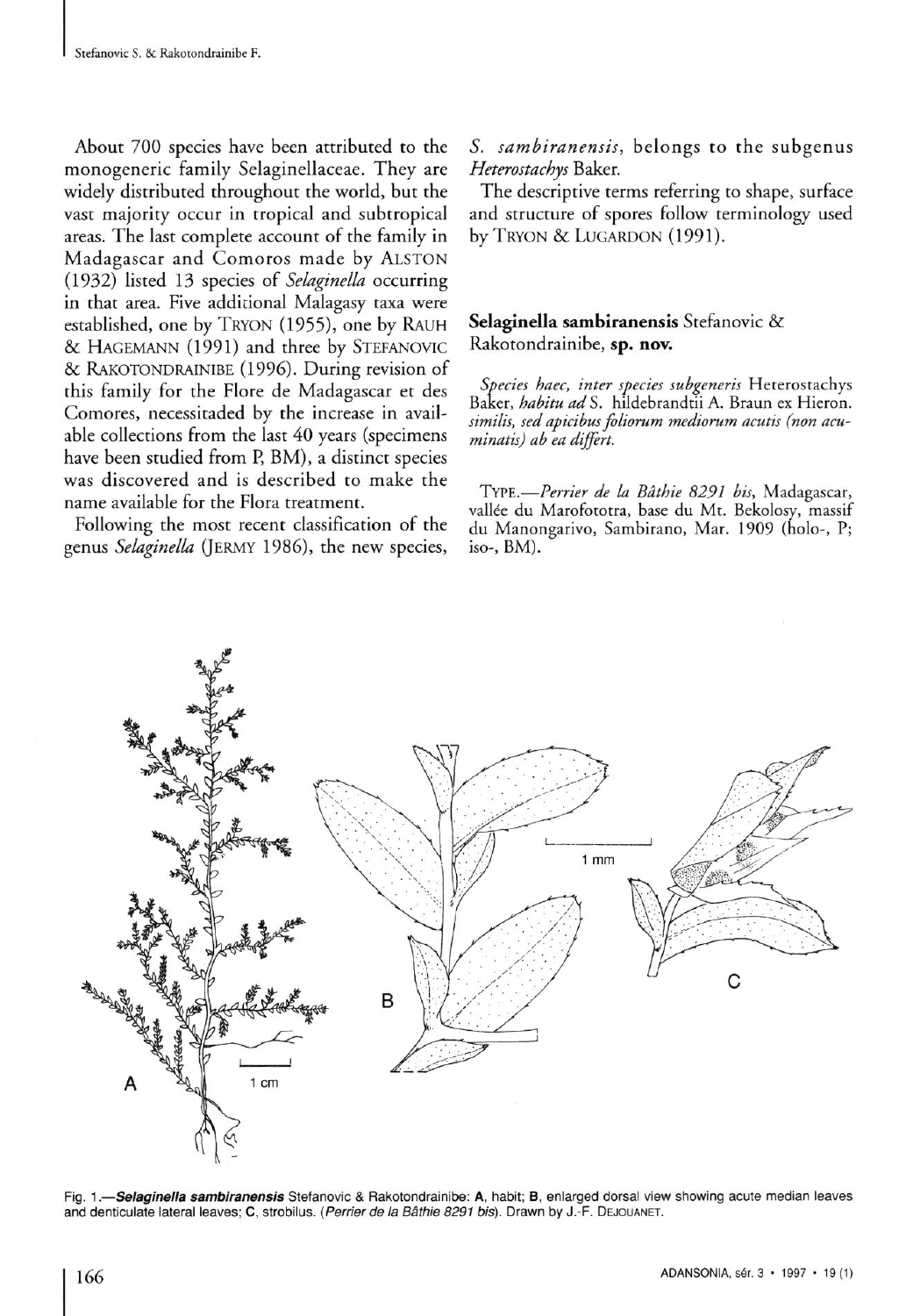

Fig. 2.—Scanning electron (SEM) micrographs of the spores of Selaginella sambiranensis: A, megaspore; B, microspore. (Perrier de la Bâthie 8291 bis).

Plant without rhizome, forming mats. Main steam suberect to erect, 4-10 cm long, outline lanceolate, branched, provided with rhizophores. Branches bifurcated 1-2 times. Rhizophores dorsal, situated in the lower half of the stem, 1-3 cm long and 0.2-0.4 mm in diam., straw yellow to pale green, dichotomizing 2-3 times. Leaves dimorphic, pale green, herbaceous, widely spaced on the main stem, spaced to contiguous toward the extremity of the axes, midrib apparent. Lateral leaves subequal, oblong,  $1.2-2.3 \times$ 0.6-1.2 mm, the base unequal and blunt, the apex subblunt to acute, the margin subentire to denticulate all around the leaf. Axilar leaves similar to lateral but equal. Median leaves subequal, ovate-oblong,  $0.9-1.3 \times 0.4-0.7$  mm, the base oblique, the apex acute, non acuminate, the margins denticulate. Strobili solitary, inserted terminally on main stem and branch tips, bilateral, resupinate,  $2-4.5 \times 1.5-2.5$  mm. Sporophylls dimorphic. Dorsal sporophylls oblong-lanceolate,  $1-1.5 \times 0.4-0.6$  mm, keeled, the keel well developed and dentate, the base blunt, the apex subblunt to acute, the margins denticulate. Ventral sporophylls ovate,  $0.9-1.1 \times 0.4$ -0.6 mm, slightly ot not keeled, the base blunt, apex progressively acuminate, margins dentateciliate. Megaspores pale yellow, 180-240 um in diameter, tetrahedral-globose, trilete, with laesura 3/4 to nearly equal the radius, the surface broken reticulate on both proximal and distal face. Microspores red, 31-32 µm in diameter, tetrahedral-globose, trilete, with laesura equaling the radius, the surface completly laevigate on both

proximal and distal face, without any background pattern.—Fig. 1, 2A,B).

<sup>P</sup> **ARATYPES.** — M **ADAGASCAR :** *Decary 2137,*  Maromandia, 9 June 1923 (P); Guillaumet 2170, Manongarivo, a 15 km environ de la Maevarano ou 70 km d'Antsohihy sur la route d'Ambanja, 2 Aug. 1968 (P) ; *Perrier de la Bathie 8275,* bords du Manongarivo, Sambirano, June 1909 (P, BM); *Rakotondrainibe 1131,* massif du Manongarivo, au S d'Ambalafary, sur un plateau, 150-200 m, 1 Apr. 1991 (P); *Rakotondrainibe 1132,* I.e., 29 Mar. 1991 (P).

DISTRIBUTION AND HABITAT.—All collections are from Domaine Sambirano of northwest Madagascar, Massif de Manongarivo, where this species grows in colonies on rocks in shade, at an elevation of 150-200 m.

Bilateral and resupinated strobili and dimorphic sporophylls place this species, subgenus *Heterostachys* Baker, according to the taxonomic arrangement of the genus *Selaginella* proposed by JERMY (1986).

*S. sambiranensis* resembles the Comorian species *S. hildebrandtii* A. Braun ex Hieron., which belongs to the same subgenus, in the lanceolate outline of its habit and shape and position of lareral leaves. The two species can be distinguished easily, because the median leaves of the fotmer are acute and denticulate, whereas the latter has acuminate and dentate median leaves. *S. sambiranensis* is characterized by lateral leaves